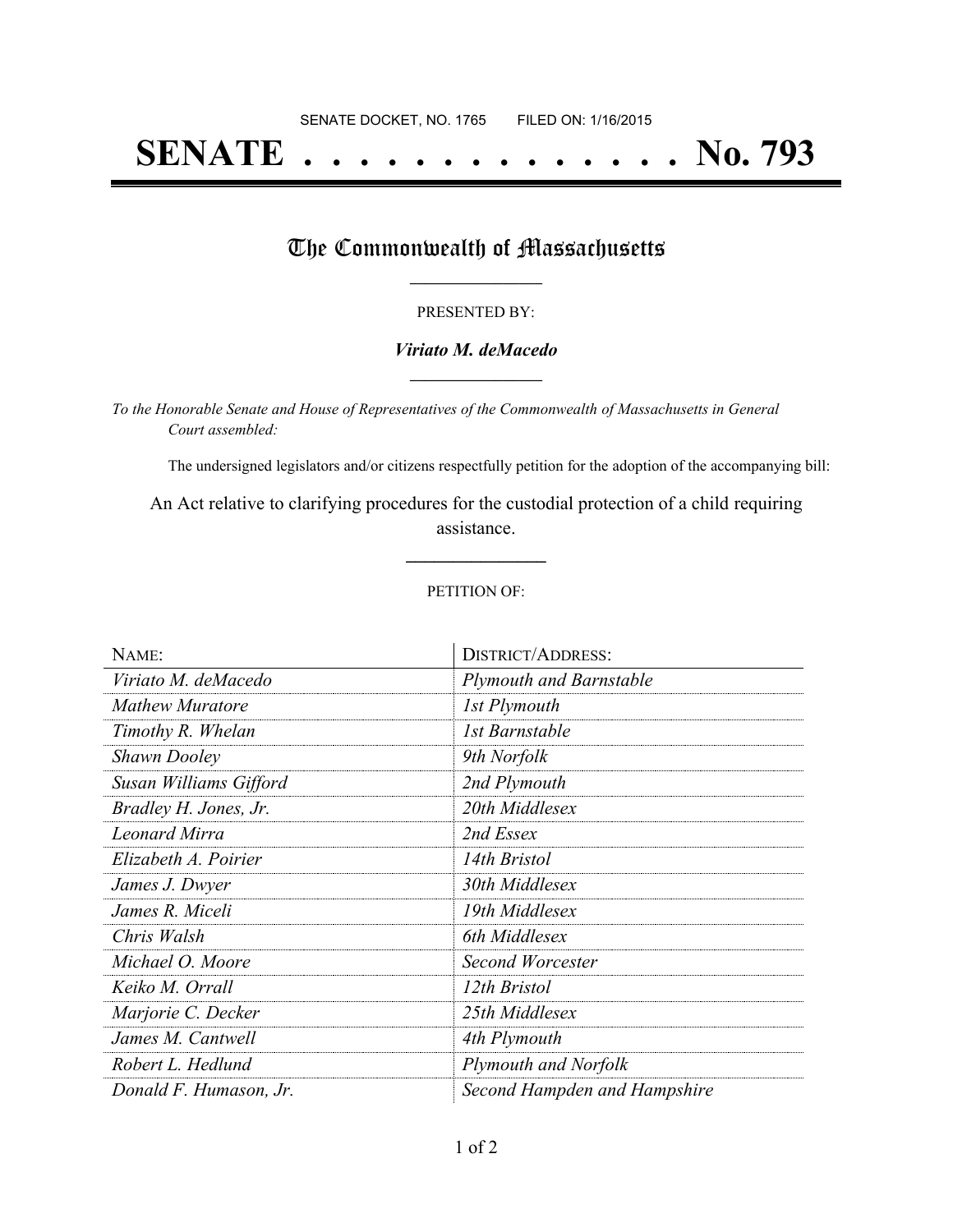| <i>Bruce E. Tarr</i> | <b>First Essex and Middlesex</b> |
|----------------------|----------------------------------|
| Daniel M. Donahue    | 16th Worcester                   |
| Leah Cole            | 12th Essex                       |
| Kevin J. Kuros       | 8th Worcester                    |
| James Arciero        | 2nd Middlesex                    |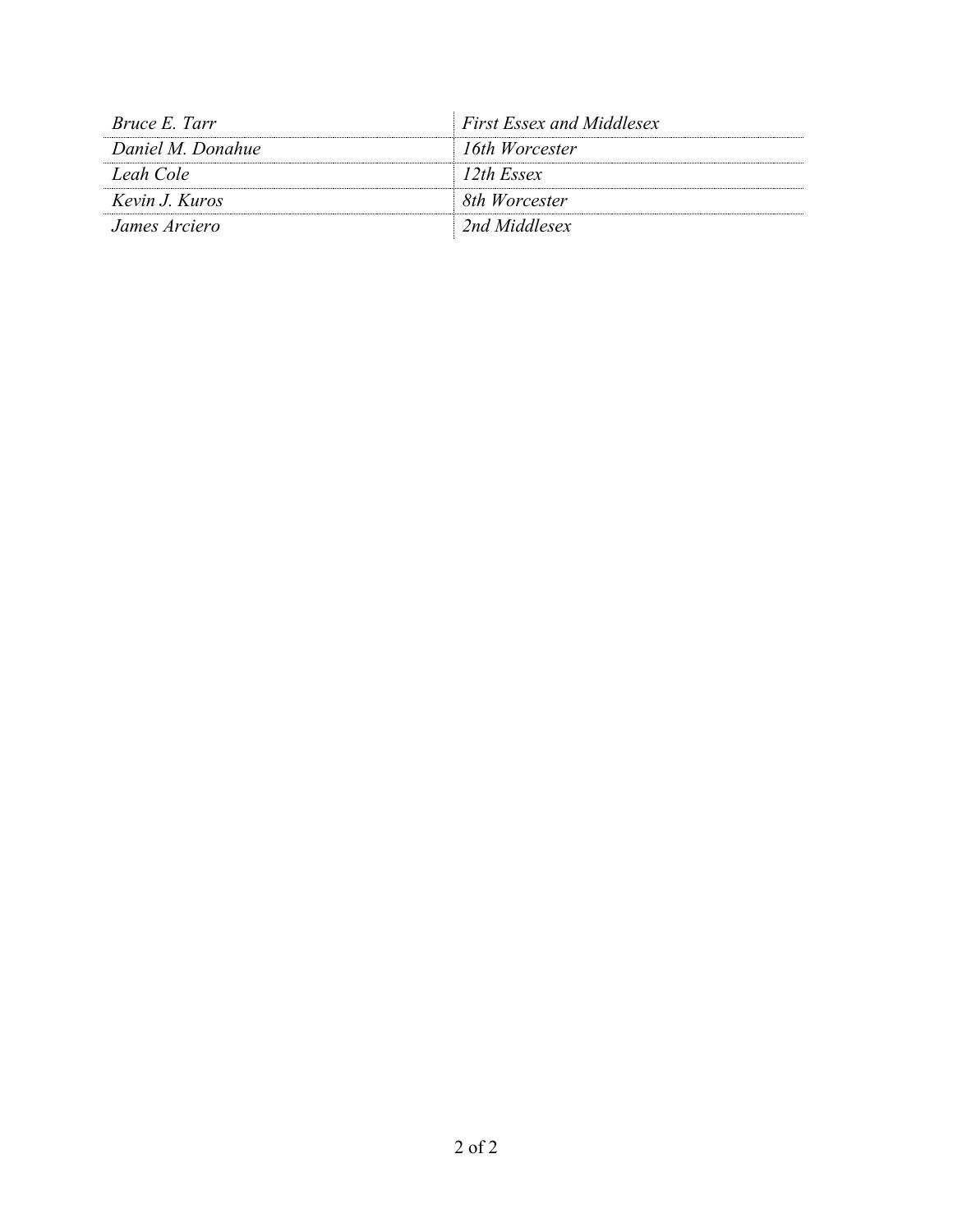# SENATE DOCKET, NO. 1765 FILED ON: 1/16/2015 **SENATE . . . . . . . . . . . . . . No. 793**

By Mr. deMacedo, a petition (accompanied by bill, Senate, No. 793) of Viriato M. deMacedo, Timothy R. Whelan, Susan Williams Gifford, Bradley H. Jones, Jr. and other members of the General Court for legislation to clarify procedures for the custodial protection by law enforcement and court officials of a child requiring assistance. The Judiciary.

### [SIMILAR MATTER FILED IN PREVIOUS SESSION SEE HOUSE, NO. *1287* OF 2013-2014.]

# The Commonwealth of Massachusetts

**In the One Hundred and Eighty-Ninth General Court (2015-2016) \_\_\_\_\_\_\_\_\_\_\_\_\_\_\_**

**\_\_\_\_\_\_\_\_\_\_\_\_\_\_\_**

An Act relative to clarifying procedures for the custodial protection of a child requiring assistance.

Be it enacted by the Senate and House of Representatives in General Court assembled, and by the authority *of the same, as follows:*

| $\mathbf{1}$    | SECTION 1. Section 39H of Chapter 119 of the General Laws, as most recently                       |
|-----------------|---------------------------------------------------------------------------------------------------|
| $\overline{2}$  | amended by chapter 240 of the acts of 2012, is hereby amended by inserting in the first line of   |
| $\mathfrak{Z}$  | clause (ii) after the word "and" the word:- preferably.                                           |
|                 |                                                                                                   |
| $\overline{4}$  | SECTION 2. Section 39H of Chapter 119 of the General Laws, as so appearing in the                 |
| 5 <sup>5</sup>  | 2010 Official Edition, is hereby further amended by striking the sentence "A child in custodial   |
| 6               | protection may not be confined in shackles or similar restraints or in a court lockup facility in |
| $7\overline{ }$ | connection with any proceedings under sections 39E to 39I inclusive." and inserting in place      |
| 8               | thereof :- The preferred response by law enforcement and court officials when a child is in       |